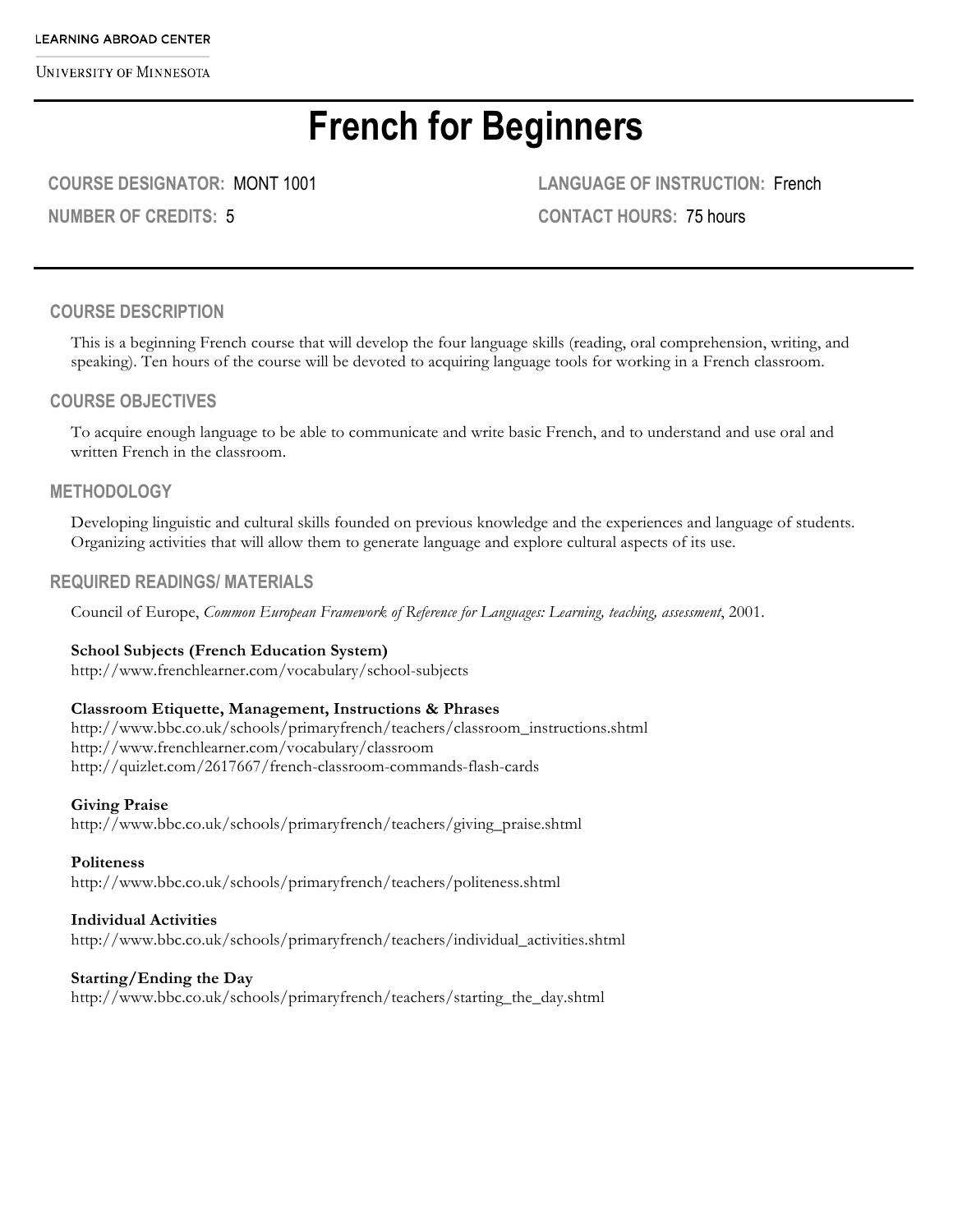#### **GRADING**

| <b>Grading Rubric</b> |            |                                                                                                                                                                                                                                                                                            |  |
|-----------------------|------------|--------------------------------------------------------------------------------------------------------------------------------------------------------------------------------------------------------------------------------------------------------------------------------------------|--|
| A                     | $93 - 100$ | Achievement that is outstanding relative to the level necessary to meet course requirements.                                                                                                                                                                                               |  |
| $A-$                  | $90 - 92$  |                                                                                                                                                                                                                                                                                            |  |
| $B+$                  | 87-89      | Achievement that is significantly above the level necessary to meet course requirements.                                                                                                                                                                                                   |  |
| B                     | 83-86      |                                                                                                                                                                                                                                                                                            |  |
| $B-$                  | 80-82      |                                                                                                                                                                                                                                                                                            |  |
| $C+$                  | 77-79      | Achievement that meets the course requirements in every respect.                                                                                                                                                                                                                           |  |
| C                     | $73 - 76$  |                                                                                                                                                                                                                                                                                            |  |
| $C-$                  | $70-72$    |                                                                                                                                                                                                                                                                                            |  |
| $D+$                  | $67-69$    | Achievement that is worthy of credit even though it fails to meet fully the course requirements.                                                                                                                                                                                           |  |
| D                     | $60 - 66$  |                                                                                                                                                                                                                                                                                            |  |
| F                     | $0 - 59$   | Represents failure (or no credit) and signifies that the work was either (1) completed but at a<br>level of achievement that is not worthy of credit or (2) was not completed and there was no<br>agreement between the instructor and the student that the student would be awarded an I. |  |

## **SUMMARY OF HOW GRADES ARE WEIGHTED**

| Quizzes and written exercises | 50%  |
|-------------------------------|------|
| Participation                 | 10%  |
| Final exam                    | 40%  |
| Overall grade                 | 100% |

### **COURSE CONTENT**

WEEK 1:

Introducing yourself

Se présenter/présenter l'identité de quelqu'un

L'identité (nom, âge, adresse, profession, nationalité)

Etre, avoir, adjectifs de nationalité, j'aime, je n'aime pas, prépositions devant noms de pays

### WEEK 2:

#### **Parler de son quotidian**

La vie quotidienne (textes La routine de M et Mme Martin et la vie quotidienne de Patrick)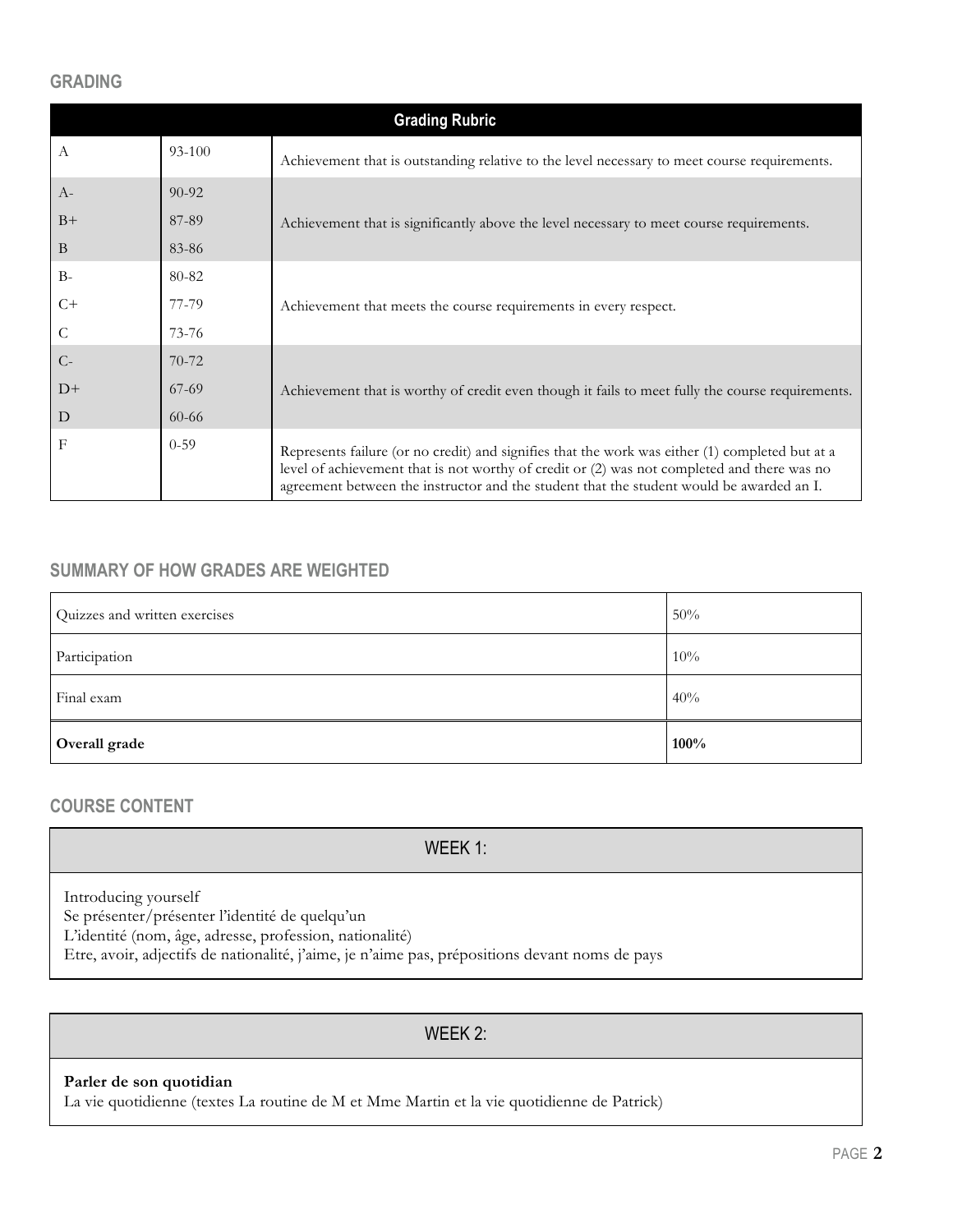**Raconter au passé/parler de son parcours de vie** Biographies de personnages célèbres Poème de J.Prévert « Déjeuner du Matin » Passé-composé avec être et avoir Le participe passé

Mots interrogatifs

WEEK 5:

#### **Répondre à des questions personnelles** Sports, loisirs, la musique

Révision du présent, futur proche.

# WEEK 6:

**Parler de ses activités quotidiennes au Passé-composé** Activités quotidiennes Passé-composé avec les verbes

WEEK 8:

**Formuler/comprendre des ordres, des conseils, des appreciations dans un contexte scolaire**

### Les verbes pronominaux+ faire +aller + verbes modaux

# WEEK 3:

#### **La place du professeur dans la classe**

Tutoiement/vouvoiement dans la société/en classe

# WEEK 4:

# **Situer des événements dans le temps/parler de ses projets**

Les projets, partir en voyage, la voyance Texte + BD sur le thème de la voyance

Le passé récent et le futur proche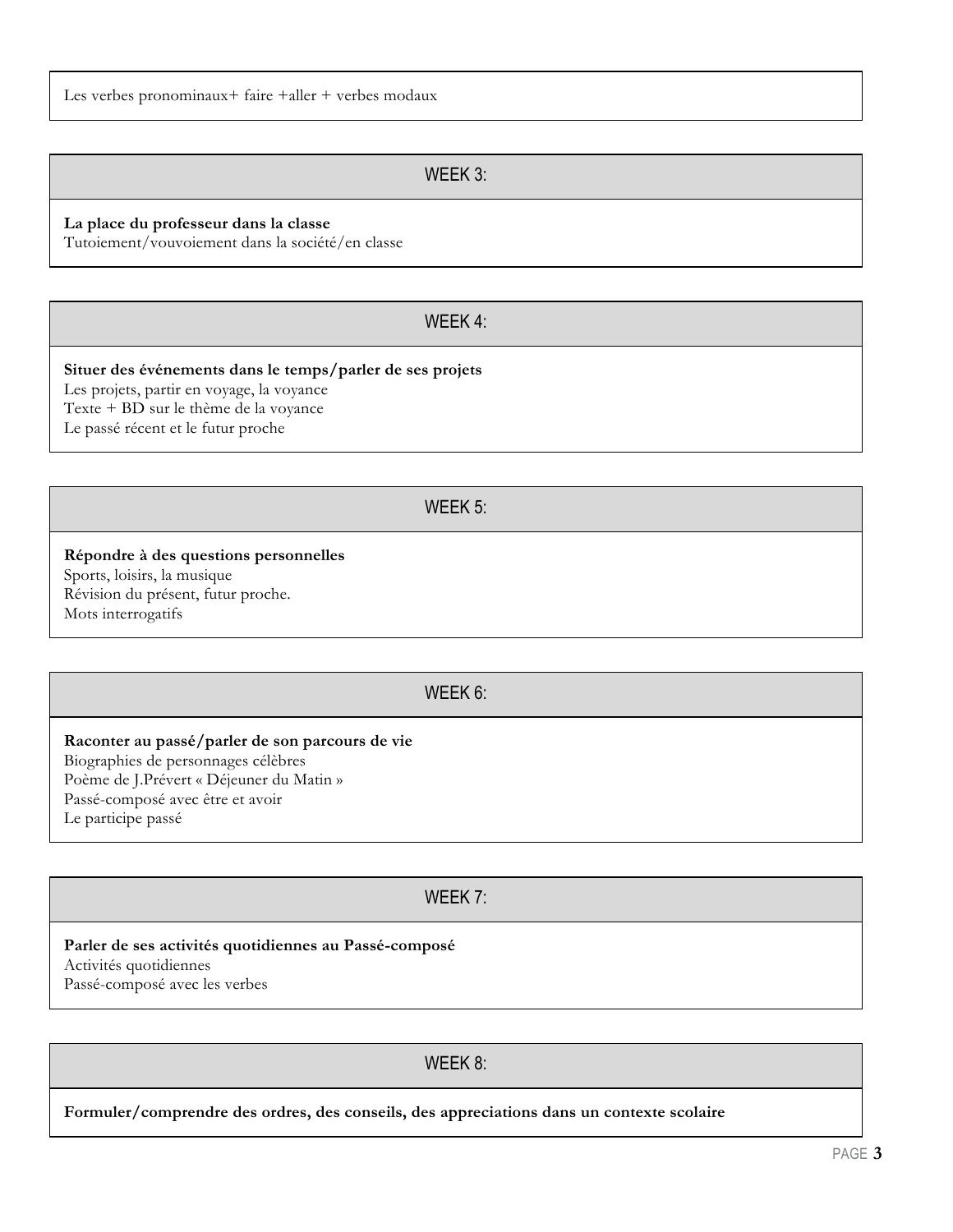Les formulations injonctives Les verbes et formules désignant des comportements scolaires Les lieux dans l'école

### WEEK 9:

**Evoquer des souvenirs et des expériences vécues** Enfance, vie de famille, souvenirs, sentiments et emotions L'imparfait

#### WEEK 10:

#### **Comprendre/utiliser les formules de courtoisie**

Les adapter à la situation de communication

Les formulations de présentation et de courtoisie dans la société/en classe

# WEEK 11:

#### **Décrire et présenter un objet, un lieu au passé et au future** Couleurs, formes, matières Ça sert à…. Les pronoms relatifs qui, que, où Rappels du présent, passé et futur

#### WEEK 12:

**Situer un fait dans le passé** Texte sur la biographie de Coco chanel Bilan sur le passé-composé

## WEEK 13:

#### **Commander au restaurant/au café**

Les partitifs / le vocabulaire de la nourriture et des commerces

WEEK 14:

**Parler de l'avenir**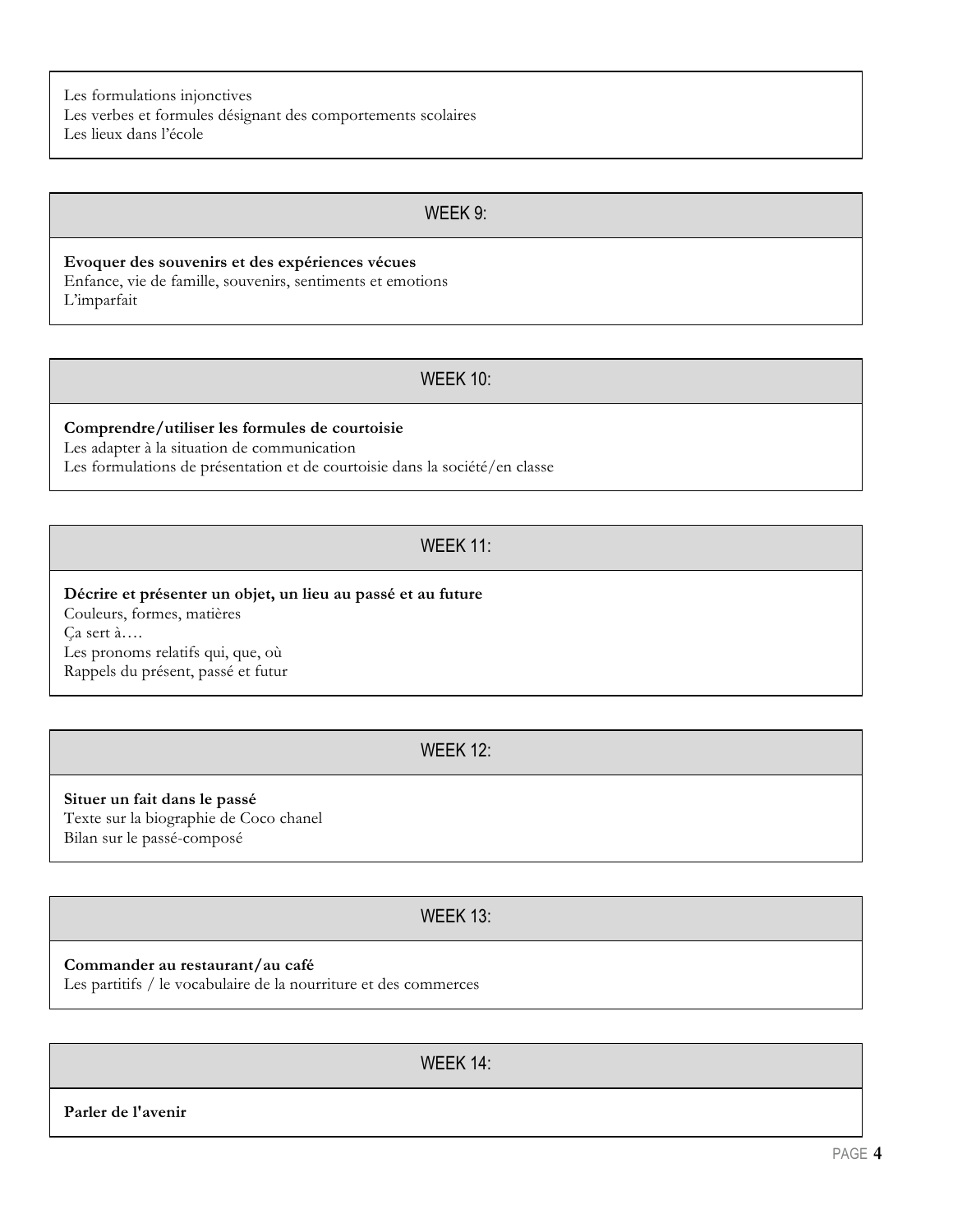#### WEEK 15:

**Décrire un lieu** Les prépositions de lieu Vocabulaire de la ville

WEEK 16:

**Faire des comparaisons**

Les comparatifs/vocabulaire du logement

WEEK 17:

#### **Se renseigner sur un logement**

Les pronoms compléments/vocabulaire du logement

#### WEEK 18:

**Donner une appréciation sur un vêtement**

La place des adjectifs/vocabulaire des vêtements

WEEK 19:

#### **Parler de ses modes de vie**

La place de l'adjectif/lexique de la consommation

WEEK 20:

**Examen final**